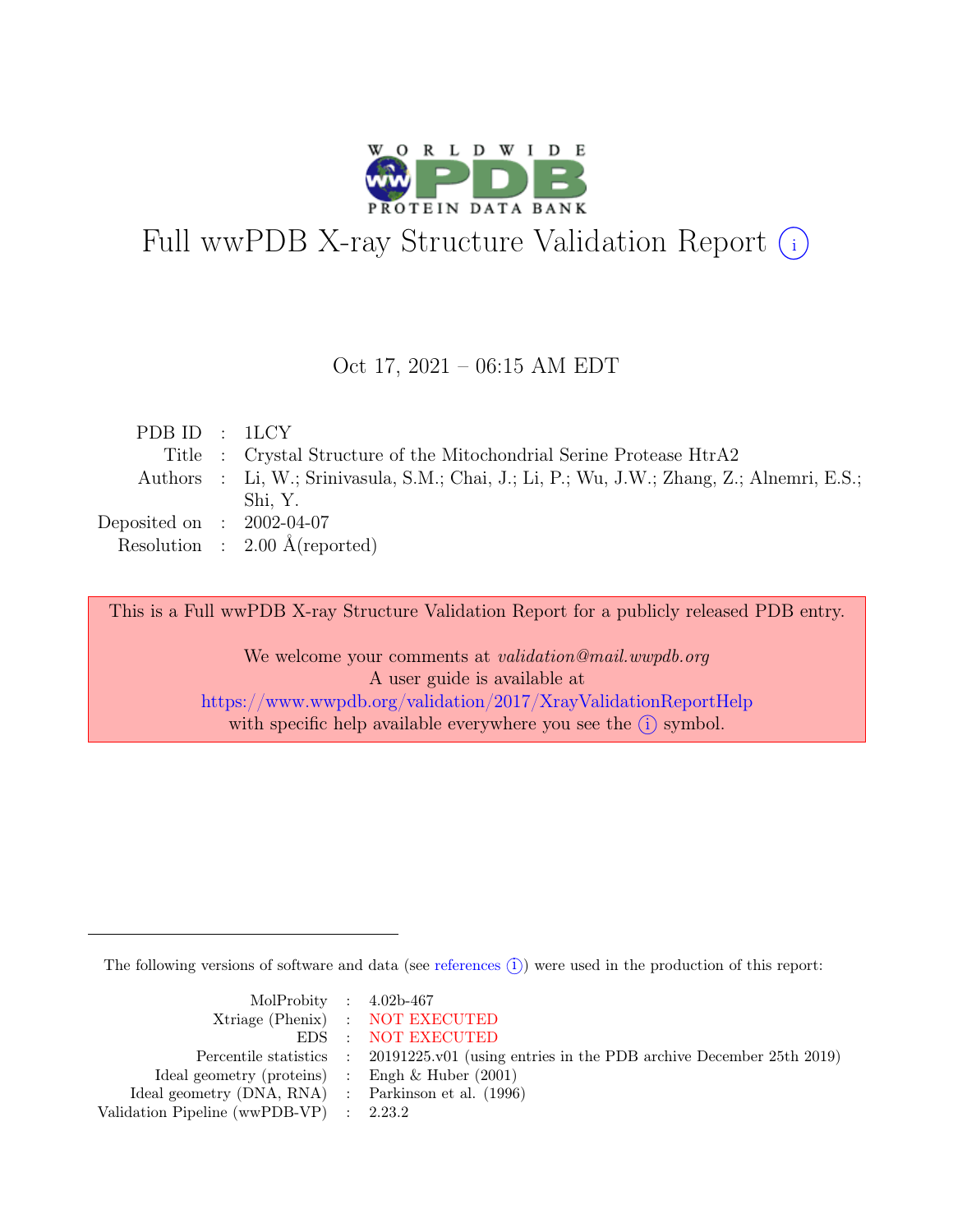## 1 Overall quality at a glance  $(i)$

The following experimental techniques were used to determine the structure: X-RAY DIFFRACTION

The reported resolution of this entry is 2.00 Å.

Percentile scores (ranging between 0-100) for global validation metrics of the entry are shown in the following graphic. The table shows the number of entries on which the scores are based.



| Metric                | Whole archive | Similar resolution                                           |  |  |
|-----------------------|---------------|--------------------------------------------------------------|--|--|
|                       | $(\#Entries)$ | $(\#\text{Entries}, \, \text{resolution range}(\text{\AA}))$ |  |  |
| Clashscore            | 141614        | $9178(2.00-2.00)$                                            |  |  |
| Ramachandran outliers | 138981        | $9054(2.00-2.00)$                                            |  |  |
| Sidechain outliers    | 138945        | $9053(2.00-2.00)$                                            |  |  |

The table below summarises the geometric issues observed across the polymeric chains and their fit to the electron density. The red, orange, yellow and green segments of the lower bar indicate the fraction of residues that contain outliers for  $\geq$ =3, 2, 1 and 0 types of geometric quality criteria respectively. A grey segment represents the fraction of residues that are not modelled. The numeric value for each fraction is indicated below the corresponding segment, with a dot representing fractions  $\epsilon = 5\%$ 

Note EDS was not executed.

| Mol | $\cap$ hain | $\mu$ ength | Quality of chain |     |    |
|-----|-------------|-------------|------------------|-----|----|
|     |             | 325         | 61%              | 28% | 9% |

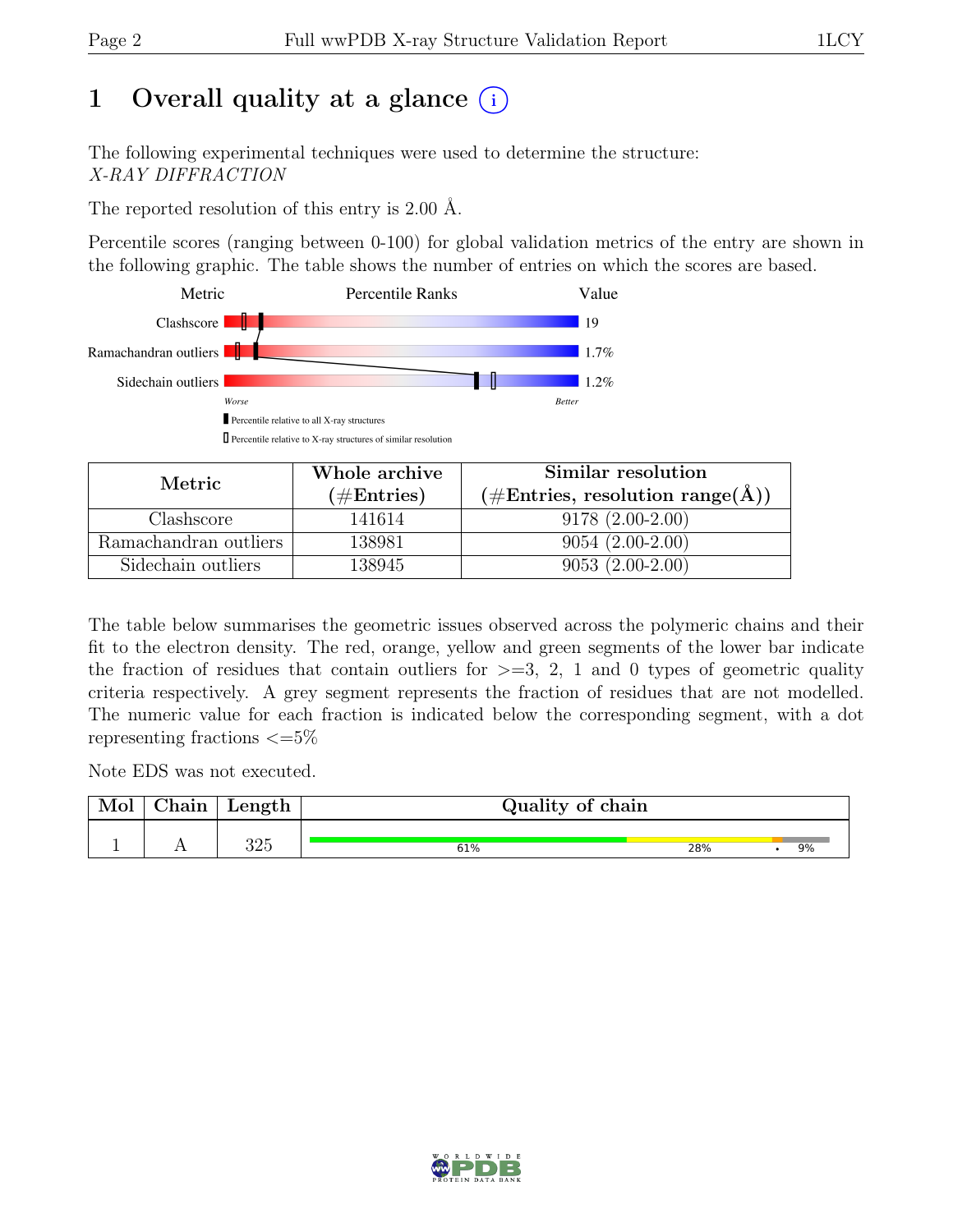## 2 Entry composition  $(i)$

There are 2 unique types of molecules in this entry. The entry contains 2561 atoms, of which 0 are hydrogens and 0 are deuteriums.

In the tables below, the ZeroOcc column contains the number of atoms modelled with zero occupancy, the AltConf column contains the number of residues with at least one atom in alternate conformation and the Trace column contains the number of residues modelled with at most 2 atoms.

• Molecule 1 is a protein called HtrA2 serine protease.

| Mol | Chain | Residues | $\rm{Atoms}$  |     |     |     | $ZeroOcc \mid AltConf \mid Trace$ |  |  |
|-----|-------|----------|---------------|-----|-----|-----|-----------------------------------|--|--|
|     |       | 296      | Total<br>2259 | 426 | 403 | 425 |                                   |  |  |

There is a discrepancy between the modelled and reference sequences:

| Chain | Residue   Modelled   Actual |             | Comment                                    | Reference |
|-------|-----------------------------|-------------|--------------------------------------------|-----------|
|       |                             | ${\rm SER}$ | $\pm$ engineered mutation $\pm$ UNP O43464 |           |

• Molecule 2 is water.

|  | $\overline{\text{Mol}}$ Chain   Residues | <b>Atoms</b>        | $\mathsf{ZeroOcc} \mid \mathsf{AltConf} \mid$ |  |
|--|------------------------------------------|---------------------|-----------------------------------------------|--|
|  | 302                                      | Total<br>302<br>302 |                                               |  |

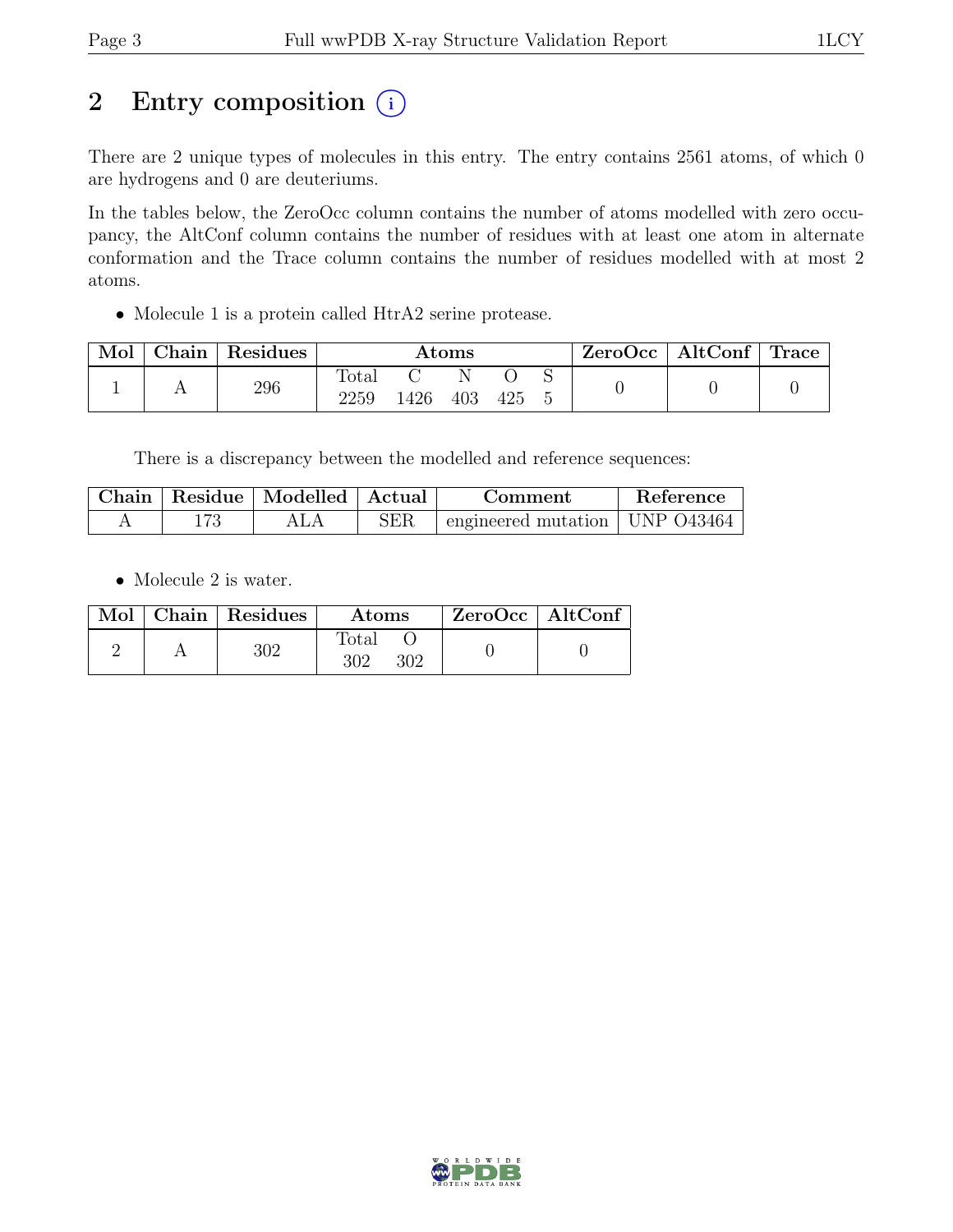## 3 Residue-property plots  $(i)$

These plots are drawn for all protein, RNA, DNA and oligosaccharide chains in the entry. The first graphic for a chain summarises the proportions of the various outlier classes displayed in the second graphic. The second graphic shows the sequence view annotated by issues in geometry. Residues are color-coded according to the number of geometric quality criteria for which they contain at least one outlier: green  $= 0$ , yellow  $= 1$ , orange  $= 2$  and red  $= 3$  or more. Stretches of 2 or more consecutive residues without any outlier are shown as a green connector. Residues present in the sample, but not in the model, are shown in grey.

Note EDS was not executed.

• Molecule 1: HtrA2 serine protease



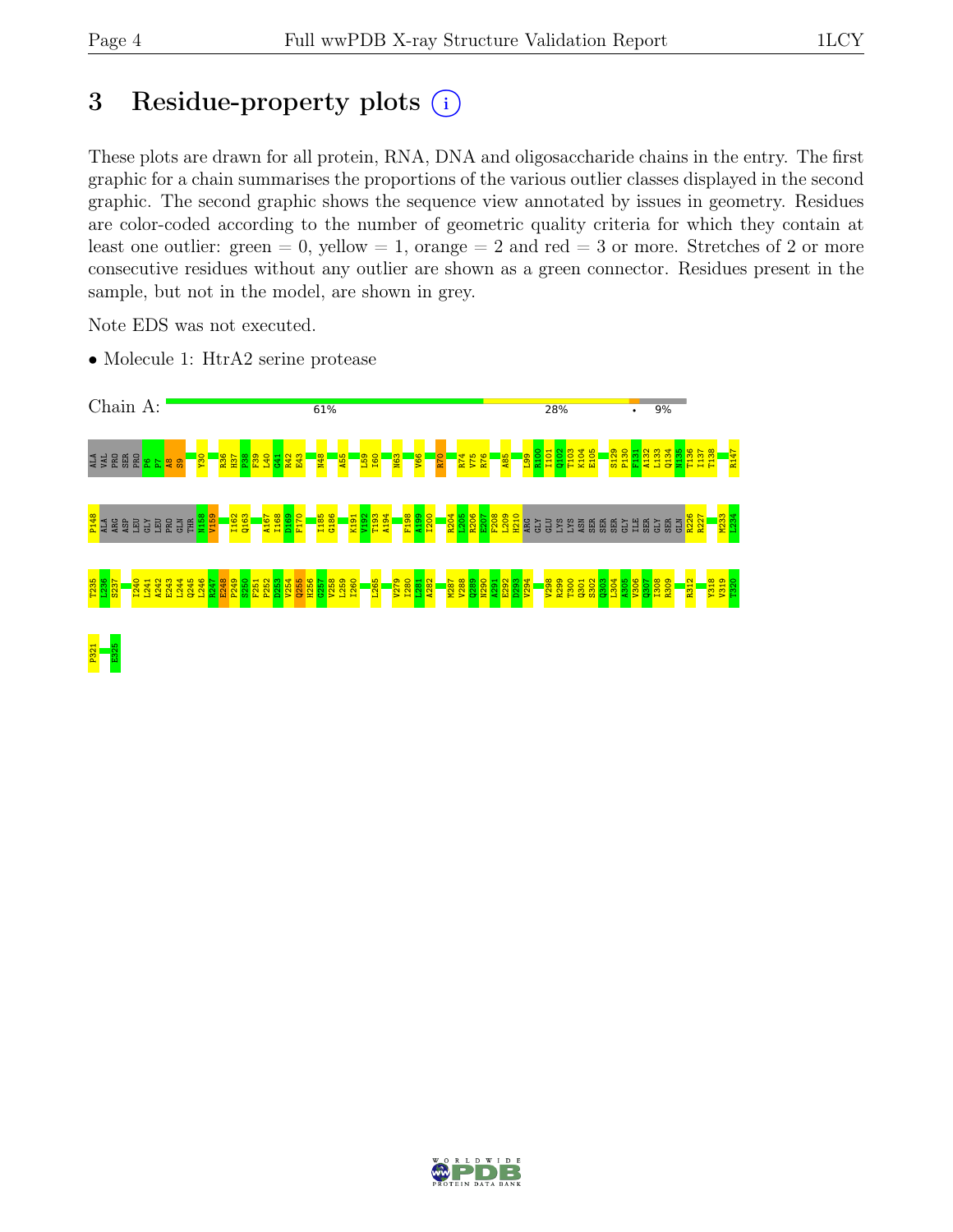## 4 Data and refinement statistics  $(i)$

Xtriage (Phenix) and EDS were not executed - this section is therefore incomplete.

| Property                               | Value                                              | <b>Source</b> |  |
|----------------------------------------|----------------------------------------------------|---------------|--|
| Space group                            | H <sub>3</sub>                                     | Depositor     |  |
| Cell constants                         | 127.16Å<br>85.42Å<br>85.42Å                        | Depositor     |  |
| a, b, c, $\alpha$ , $\beta$ , $\gamma$ | $120.00^{\circ}$<br>$90.00^\circ$<br>$90.00^\circ$ |               |  |
| Resolution $(A)$                       | 2.03<br>-2.00                                      | Depositor     |  |
| % Data completeness                    | (Not available) $(2.03-2.00)$                      | Depositor     |  |
| (in resolution range)                  |                                                    |               |  |
| $\mathrm{R}_{merge}$                   | (Not available)                                    | Depositor     |  |
| $\mathrm{R}_{sym}$                     | (Not available)                                    | Depositor     |  |
| Refinement program                     | <b>CNS</b>                                         | Depositor     |  |
| $R, R_{free}$                          | 0.235<br>0.274                                     | Depositor     |  |
| Estimated twinning fraction            | No twinning to report.                             | Xtriage       |  |
| Total number of atoms                  | 2561                                               | wwPDB-VP      |  |
| Average B, all atoms $(A^2)$           | 33.0                                               | wwPDB-VP      |  |

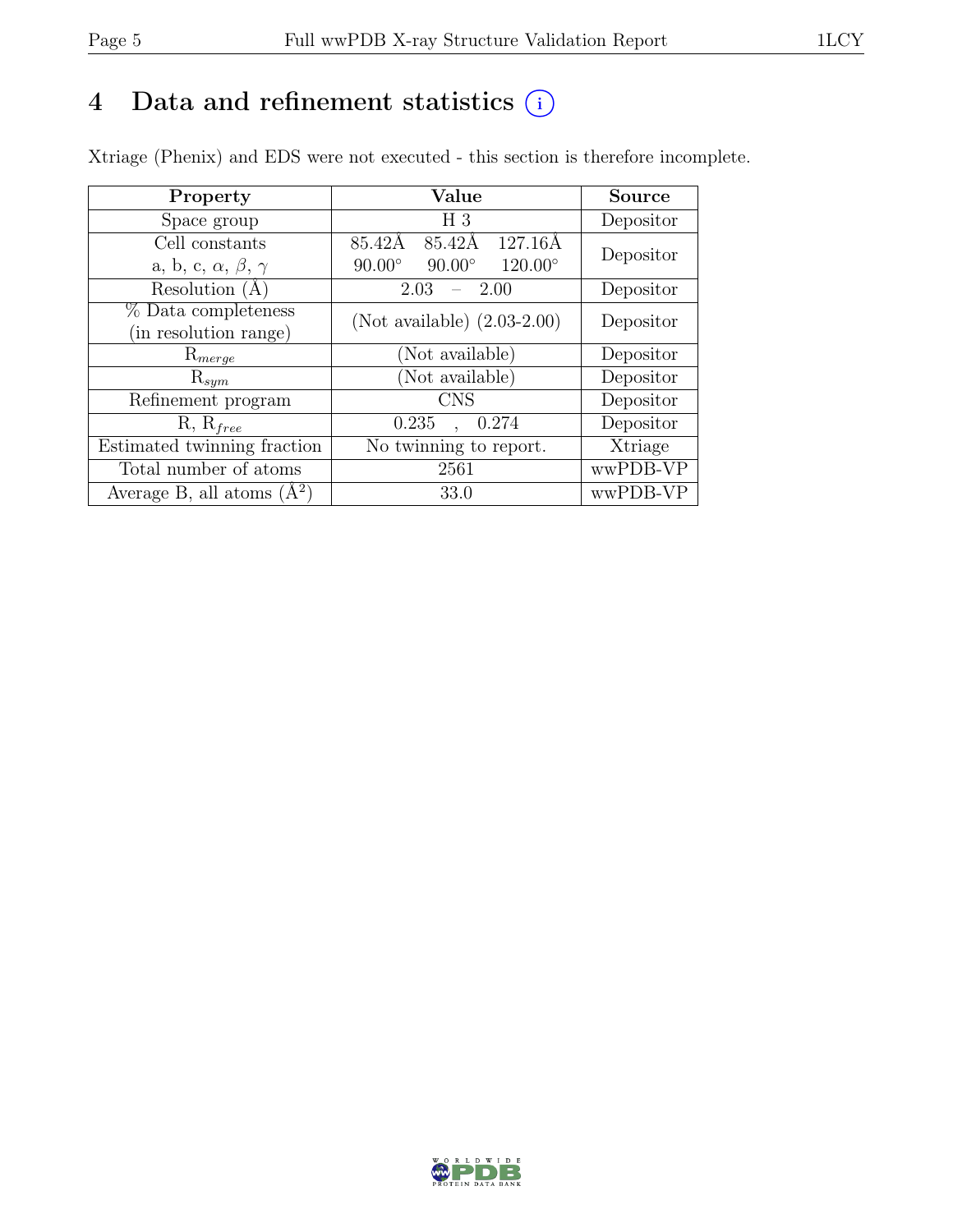## 5 Model quality  $(i)$

## 5.1 Standard geometry  $(i)$

The Z score for a bond length (or angle) is the number of standard deviations the observed value is removed from the expected value. A bond length (or angle) with  $|Z| > 5$  is considered an outlier worth inspection. RMSZ is the root-mean-square of all Z scores of the bond lengths (or angles).

| Mol | Chain |      | Bond lengths                    | Bond angles |        |
|-----|-------|------|---------------------------------|-------------|--------|
|     |       |      | RMSZ $ #Z  > 5$ RMSZ $ #Z  > 5$ |             |        |
|     |       | 0.29 | 0/2298                          | 0.62        | 0/3129 |

There are no bond length outliers.

There are no bond angle outliers.

There are no chirality outliers.

There are no planarity outliers.

### 5.2 Too-close contacts  $(i)$

In the following table, the Non-H and H(model) columns list the number of non-hydrogen atoms and hydrogen atoms in the chain respectively. The H(added) column lists the number of hydrogen atoms added and optimized by MolProbity. The Clashes column lists the number of clashes within the asymmetric unit, whereas Symm-Clashes lists symmetry-related clashes.

| Mol |      |  | Chain   Non-H   H(model)   H(added)   Clashes   Symm-Clashes |
|-----|------|--|--------------------------------------------------------------|
|     | 2259 |  |                                                              |
|     |      |  |                                                              |
|     | 2561 |  |                                                              |

The all-atom clashscore is defined as the number of clashes found per 1000 atoms (including hydrogen atoms). The all-atom clashscore for this structure is 19.

All (85) close contacts within the same asymmetric unit are listed below, sorted by their clash magnitude.

| Atom-1           | Atom-2           | Interatomic<br>distance $(\AA)$ | Clash<br>overlap $(\AA)$ |
|------------------|------------------|---------------------------------|--------------------------|
| 1:A:159:VAL:HG22 | 1:A:204:ARG:HH12 | 1.28                            | 0.98                     |
| 1:A:241:LEU:HD12 | 1:A:242:ALA:N    | 2.04                            | 0.72                     |
| 1:A:55:ALA:HB3   | 1: A:59:LEU:HB3  | 1.72                            | 0.70                     |
| 1:A:254:VAL:HG12 | 1: A:256: HIS:H  | 1.58                            | N 69                     |

Continued on next page...

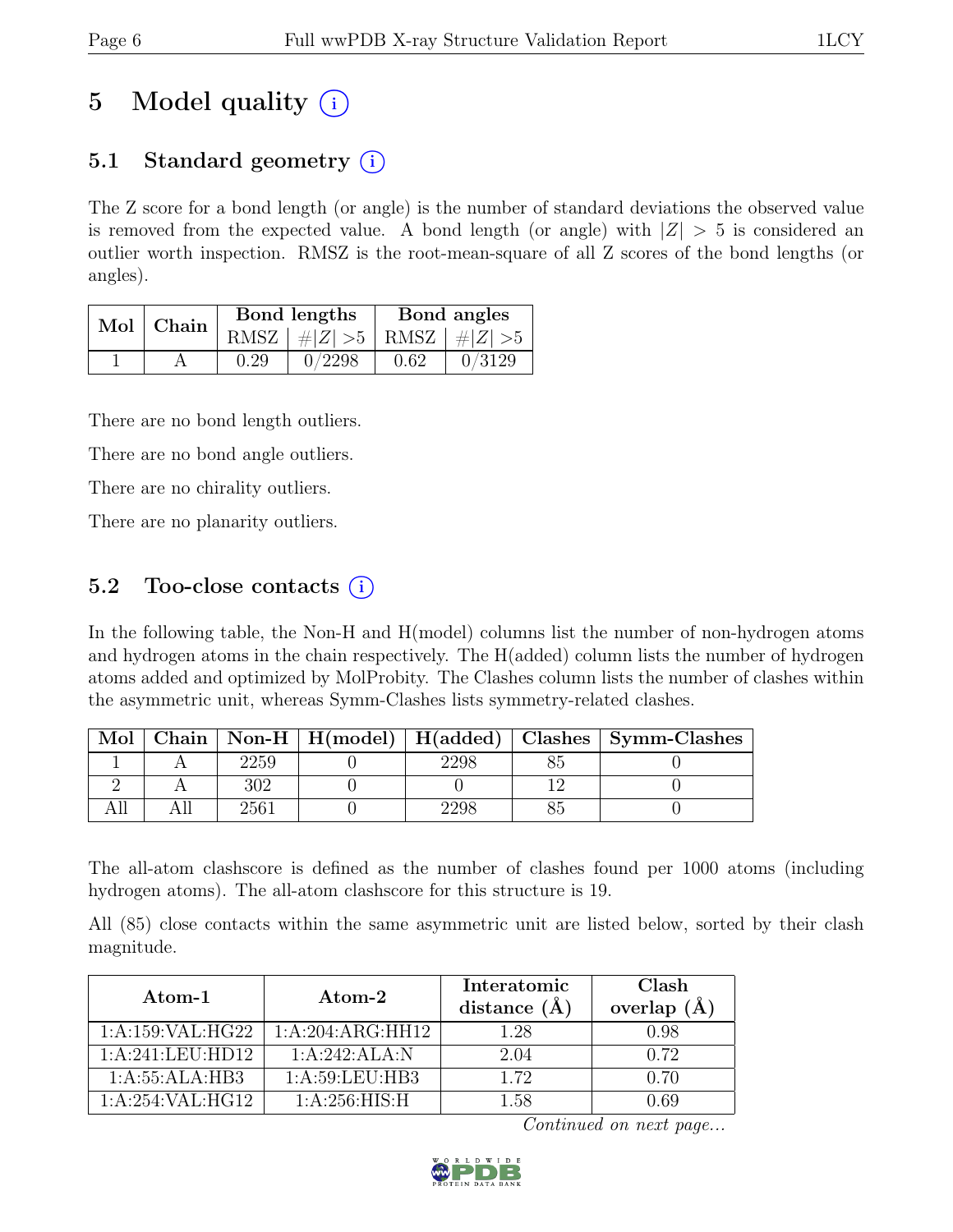| Continuea from previous page  |                            | Interatomic    | Clash           |
|-------------------------------|----------------------------|----------------|-----------------|
| Atom-1                        | Atom-2                     | distance $(A)$ | overlap $(\AA)$ |
| 1:A:227:ARG:HD3               | 1:A:298:VAL:O              | 1.92           | 0.69            |
| 1:A:206:ARG:HD2               | 2:A:370:HOH:O              | 1.93           | 0.68            |
| 1:A:280:ILE:HG22              | 1:A:288:VAL:HG21           | 1.76           | 0.68            |
| 1:A:37:HIS:C                  | 2:A:476:HOH:O              | 2.33           | 0.67            |
| 1:A:243:GLU:HB2               | $2:A:477:\overline{HOH:O}$ | 1.96           | 0.66            |
| 1:A:193:THR:HG22              | 1:A:194:ALA:H              | 1.60           | 0.66            |
| 1: A:39: PHE: N               | 2:A:476:HOH:O              | 2.27           | 0.66            |
| 1:A:147:ARG:N                 | 1:A:148:PRO:HD3            | 2.13           | 0.63            |
| 1: A:252: PRO:HB2             | 1:A:254:VAL:HG23           | 1.79           | 0.63            |
| 1:A:304:LEU:HB2               | 1:A:319:VAL:HG22           | 1.81           | 0.61            |
| 1:A:254:VAL:HG12              | $1:A:255:GLN:\overline{N}$ | 2.14           | 0.61            |
| 1:A:40:LEU:N                  | 2: A:476: HOH:O            | 2.05           | 0.61            |
| 1:A:42:ARG:HG2                | 1: A: 43: GLU: H           | 1.66           | 0.61            |
| 1:A:70:ARG:HG2                | 1:A:70:ARG:HH11            | 1.65           | 0.60            |
| 1:A:245:GLN:HB2               | 2:A:353:HOH:O              | 2.02           | 0.59            |
| 1:A:163:GLN:HG2               | 1: A:198: PHE:CE2          | 2.39           | 0.58            |
| 1: A: 193: THR: HG22          | 1:A:194:ALA:N              | 2.19           | 0.58            |
| 1: A:255: GLN: H              | 1:A:255:GLN:CD             | 2.07           | 0.56            |
| 1:A:241:LEU:O                 | 1:A:245:GLN:HG2            | 2.06           | 0.56            |
| 1:A:137:ILE:HD12              | 1:A:137:ILE:N              | 2.21           | 0.56            |
| 1:A:48:ASN:HB3                | 1:A:170:PHE:HE1            | 1.71           | 0.55            |
| 1: A: 168: ILE: O             | 1: A:191: LYS: HB2         | 2.06           | 0.55            |
| 1:A:159:VAL:HG22              | 1:A:204:ARG:NH1            | 2.09           | 0.55            |
| 1:A:254:VAL:HG12              | 1:A:255:GLN:H              | 1.73           | 0.53            |
| $1: A:30: T\overline{YR:HB3}$ | 1:A:76:ARG:HB3             | 1.90           | 0.53            |
| 1:A:186:GLY:HA2               | 1:A:200:ILE:O              | 2.09           | 0.52            |
| 1:A:63:ASN:HB2                | 1:A:66:VAL:HG23            | 1.92           | 0.52            |
| 1:A:42:ARG:HG2                | $1:$ A:43:GLU:N            | 2.25           | 0.51            |
| 1:A:226:ARG:HH11              | 1:A:226:ARG:HG3            | 1.77           | 0.50            |
| $1: A:208:$ PHE:C             | 1:A:210:HIS:H              | 2.14           | 0.50            |
| 1: A:259:LEU: C               | 1:A:259:LEU:HD13           | 2.32           | 0.50            |
| 1: A:237: SER: O              | 1:A:241:LEU:HG             | 2.11           | 0.49            |
| 1: A:255: GLN:N               | 1:A:255:GLN:CD             | 2.66           | 0.49            |
| 1:A:147:ARG:HD2               | 2:A:546:HOH:O              | 2.12           | 0.49            |
| 1:A:249:PRO:C                 | 1:A:251:PHE:N              | 2.65           | 0.49            |
| 1:A:255:GLN:HG3               | 2:A:584:HOH:O              | 2.13           | 0.49            |
| 1: A:243: GLU:O               | 1:A:246:LEU:HB3            | 2.13           | 0.49            |
| 1:A:138:THR:HG21              | 1:A:167:ALA:HB3            | 1.94           | 0.48            |
| 1:A:233:MET:HB3               | 1: A:258: VAL:CG1          | 2.43           | 0.48            |
| 1:A:282:ALA:HA                | 1:A:288:VAL:HG13           | 1.94           | 0.48            |
| 1:A:294:VAL:O                 | 1:A:298:VAL:HG23           | 2.14           | 0.48            |

Continued from previous page.

Continued on next page...

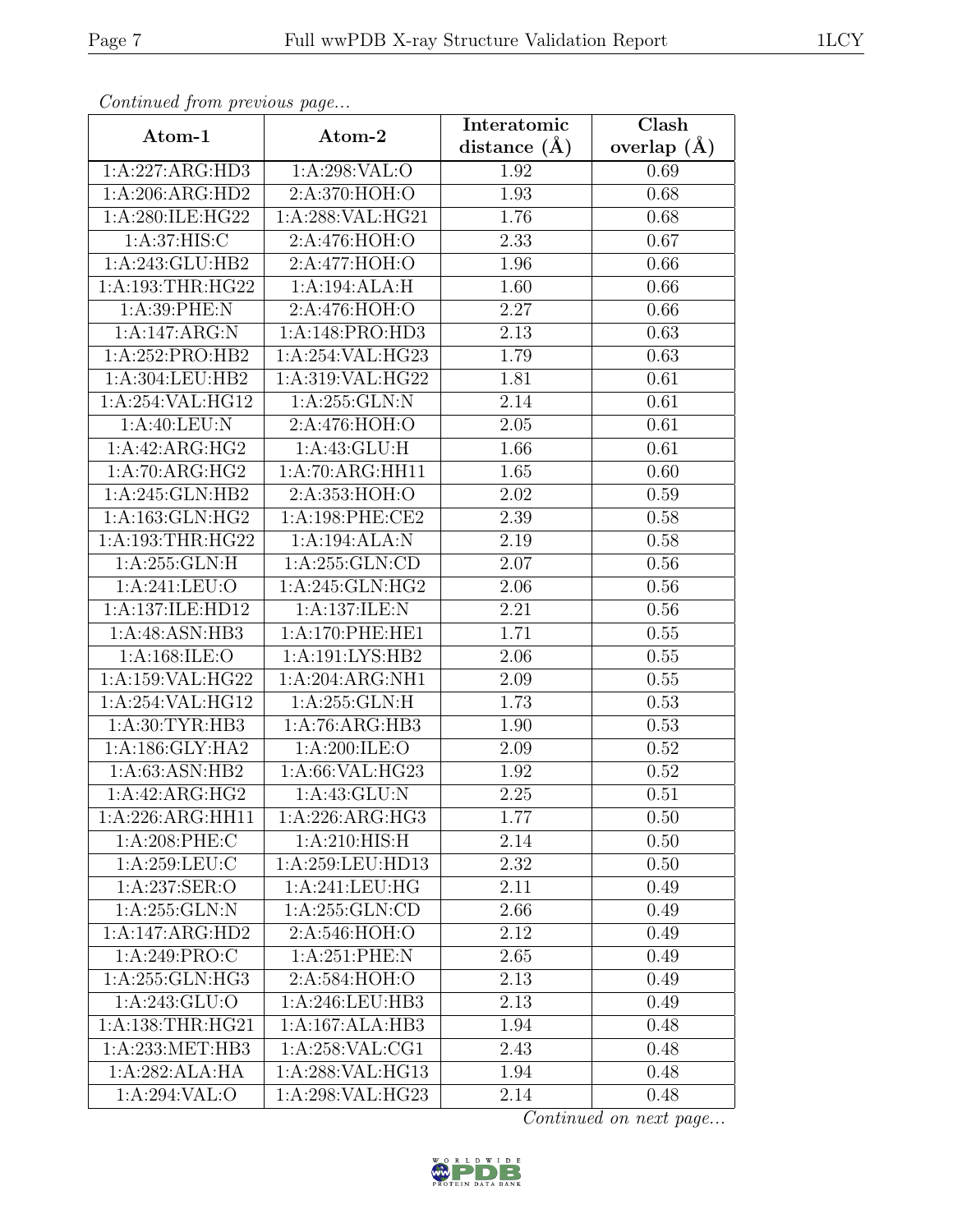| Continued from previous page |                    | Interatomic       | Clash             |
|------------------------------|--------------------|-------------------|-------------------|
| Atom-1                       | Atom-2             | distance $(A)$    | overlap $(\AA)$   |
| 1: A:103:THR:HG22            | 1:A:104:LYS:N      | 2.28              | 0.48              |
| 1:A:259:LEU:HD13             | 1:A:260:ILE:C      | 2.35              | 0.47              |
| 1:A:265:LEU:HD13             | 2:A:387:HOH:O      | $2.15\,$          | 0.47              |
| 1:A:48:ASN:HD22              | 1: A:170: PHE: HE1 | 1.62              | 0.46              |
| 1:A:74:ARG:HG2               | 2: A:395: HOH:O    | $\overline{2.16}$ | 0.46              |
| 1:A:299:ARG:HG2              | 2:A:527:HOH:O      | 2.16              | 0.46              |
| 1:A:147:ARG:N                | 1:A:148:PRO:CD     | 2.78              | 0.46              |
| 1:A:290:ASN:OD1              | $1:$ A:292:GLU:HB2 | 2.15              | 0.46              |
| 1:A:252:PRO:HB3              | 1: A:309: ARG: HG2 | 1.97              | 0.45              |
| 1: A:60:ILE: HB              | 1:A:99:LEU:HG      | 1.98              | 0.45              |
| 1:A:235:THR:HG23             | 1:A:290:ASN:HA     | 1.99              | 0.45              |
| 1:A:132:ALA:O                | 1:A:133:LEU:HB3    | 2.16              | 0.45              |
| 1: A:99: LEU: N              | 1:A:99:LEU:HD23    | 2.32              | 0.45              |
| 1: A:36: ARG:NH1             | 1:A:43:GLU:OE1     | 2.51              | $\overline{0.44}$ |
| 1:A:162:ILE:HD13             | 1:A:185:ILE:HD13   | 1.98              | 0.44              |
| 1:A:36:ARG:HH21              | 1:A:74:ARG:NH2     | 2.16              | 0.44              |
| 1:A:304:LEU:O                | 1: A:318:TYR:HA    | 2.17              | 0.44              |
| 1:A:282:ALA:HB2              | 1: A:287: MET:HA   | 2.00              | 0.43              |
| 1:A:48:ASN:HB3               | 1:A:170:PHE:CE1    | 2.52              | 0.43              |
| 1:A:259:LEU:HD13             | 1: A:260: ILE:N    | 2.33              | 0.43              |
| 1:A:55:ALA:HB3               | 1: A:59: LEU: CB   | 2.46              | 0.43              |
| 1:A:302:SER:O                | 1:A:321:PRO:HD2    | 2.19              | 0.43              |
| 1: A:30: TYR:O               | 1:A:75:VAL:HA      | 2.19              | 0.43              |
| 1:A:306:VAL:HG12             | 1:A:308:ILE:HG23   | 2.02              | 0.42              |
| 1:A:254:VAL:HG11             | 1: A:256: HIS:O    | 2.18              | 0.42              |
| 1:A:208:PHE:C                | 1:A:210:HIS:N      | $\overline{2}.72$ | 0.42              |
| 1:A:132:ALA:O                | 1:A:134:GLN:N      | 2.52              | 0.42              |
| $1:A:105:\overline{GLU:HA}$  | 1:A:105:GLU:OE2    | 2.20              | 0.42              |
| 1:A:252:PRO:CB               | 1:A:254:VAL:HG23   | 2.50              | 0.42              |
| 1: A: 136: THR: HB           | 2:A:568:HOH:O      | 2.20              | 0.41              |
| 1:A:312:ARG:HH11             | 1:A:312:ARG:HG2    | 1.84              | 0.41              |
| 1:A:85:ALA:HB2               | 1:A:101:ILE:HG22   | 2.01              | 0.41              |
| 1:A:254:VAL:CG1              | 1: A:255: GLN:N    | 2.81              | 0.41              |
| 1:A:240:ILE:O                | 1:A:244:LEU:HB2    | 2.21              | 0.41              |
| 1:A:259:LEU:HD23             | 1:A:279:VAL:HG22   | 2.03              | 0.41              |
| 1:A:129:SER:HA               | 1:A:130:PRO:HD3    | 1.96              | 0.41              |
| 1:A:248:GLU:HA               | 1:A:249:PRO:HD3    | 1.90              | 0.41              |
| 1:A:301:GLN:HB2              | 1:A:304:LEU:CD2    | 2.52              | 0.40              |
| 1:A:8:ALA:O                  | 1: A:9: SER: HB3   | 2.21              | 0.40              |
| 1:A:288:VAL:HG23             | 1:A:288:VAL:O      | 2.21              | 0.40              |

Continued from previous page.

There are no symmetry-related clashes.

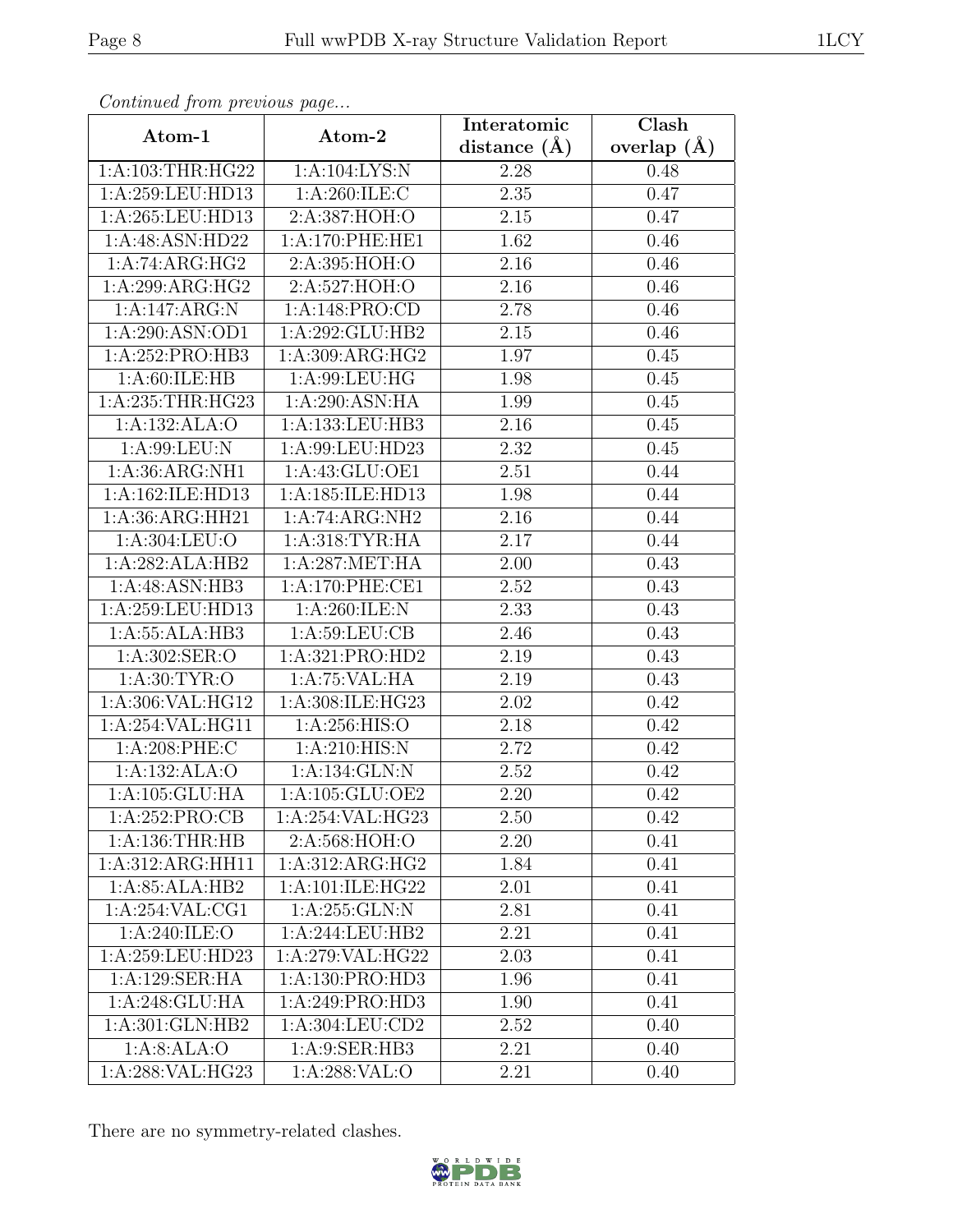## 5.3 Torsion angles (i)

#### 5.3.1 Protein backbone  $(i)$

In the following table, the Percentiles column shows the percent Ramachandran outliers of the chain as a percentile score with respect to all X-ray entries followed by that with respect to entries of similar resolution.

The Analysed column shows the number of residues for which the backbone conformation was analysed, and the total number of residues.

| $\vert$ Mol $\vert$ Chain $\vert$ | Analysed                                          |  | Favoured   Allowed   Outliers   Percentiles |
|-----------------------------------|---------------------------------------------------|--|---------------------------------------------|
|                                   | $290/325(89\%)$   267 (92\%)   18 (6\%)   5 (2\%) |  | $\boxed{9}$ $\boxed{4}$                     |

All (5) Ramachandran outliers are listed below:

| Mol | Chain | Res | <b>Type</b> |
|-----|-------|-----|-------------|
|     |       |     | <b>ALA</b>  |
|     |       | 248 | <b>GLU</b>  |
|     |       | 300 | THR.        |
|     |       |     | <b>SER</b>  |
|     |       | 159 |             |

#### 5.3.2 Protein sidechains  $(i)$

In the following table, the Percentiles column shows the percent sidechain outliers of the chain as a percentile score with respect to all X-ray entries followed by that with respect to entries of similar resolution.

The Analysed column shows the number of residues for which the sidechain conformation was analysed, and the total number of residues.

| Mol   Chain | Analysed                      |          | Rotameric   Outliers   Percentiles |
|-------------|-------------------------------|----------|------------------------------------|
|             | $246/269$ (91\%)   243 (99\%) | $3(1\%)$ | 71 76                              |

All (3) residues with a non-rotameric sidechain are listed below:

| Mol | Chain | Res | Type       |
|-----|-------|-----|------------|
|     |       | ΊΙ  | $\rm{ARG}$ |
|     |       | 209 | LET.       |
|     |       | 255 | GLN        |

Sometimes sidechains can be flipped to improve hydrogen bonding and reduce clashes. All (5) such sidechains are listed below:

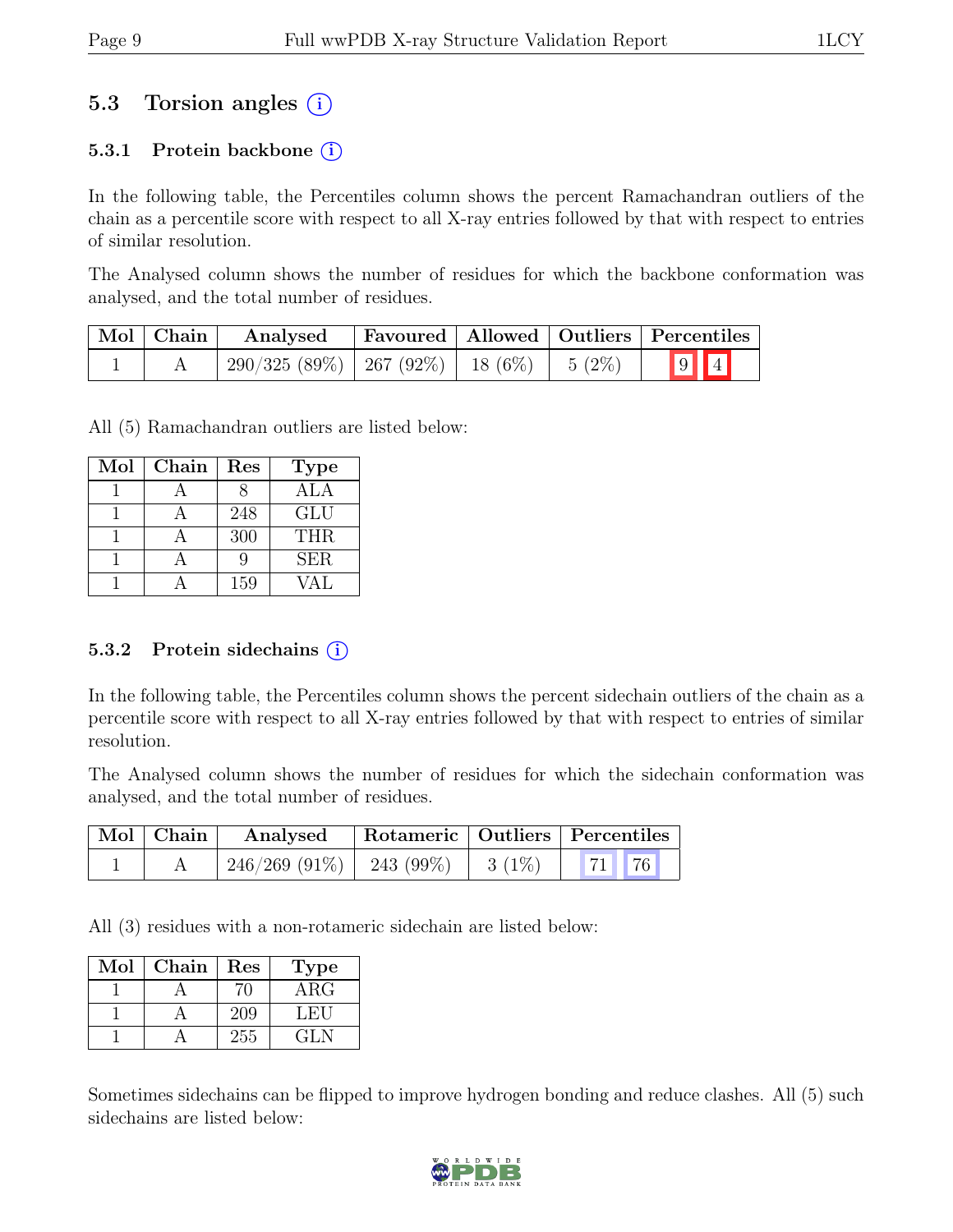| Mol | Chain | Res | <b>Type</b> |
|-----|-------|-----|-------------|
|     |       | 63  | ASN         |
|     |       | 146 | <b>GLN</b>  |
|     |       | 245 | GLN         |
|     |       | 261 | <b>HIS</b>  |
|     |       | 301 | GLN         |

#### 5.3.3 RNA  $(i)$

There are no RNA molecules in this entry.

#### 5.4 Non-standard residues in protein, DNA, RNA chains  $(i)$

There are no non-standard protein/DNA/RNA residues in this entry.

#### 5.5 Carbohydrates  $(i)$

There are no monosaccharides in this entry.

#### 5.6 Ligand geometry  $(i)$

There are no ligands in this entry.

#### 5.7 Other polymers  $(i)$

There are no such residues in this entry.

#### 5.8 Polymer linkage issues  $(i)$

There are no chain breaks in this entry.